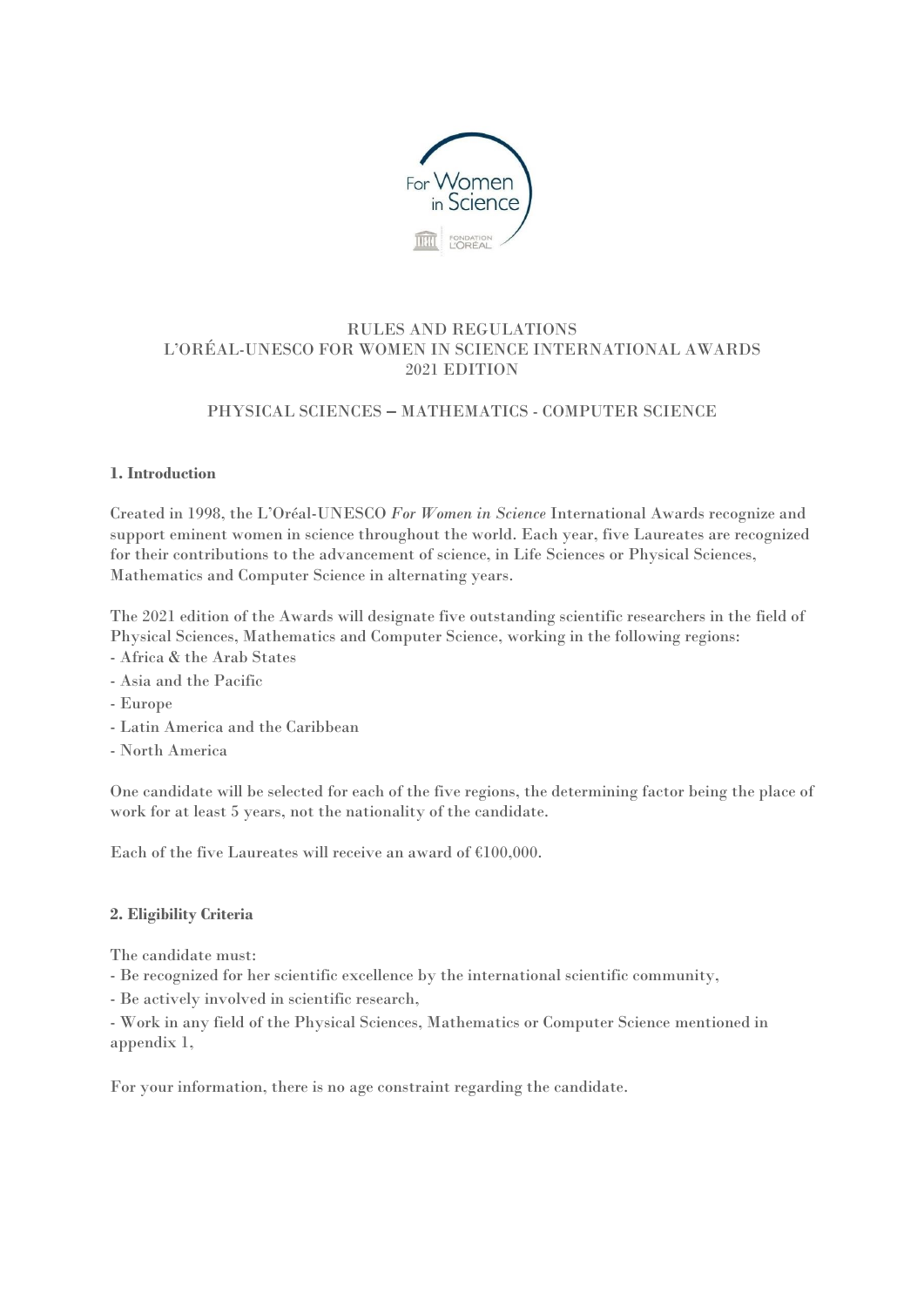### **3. Selection Criteria**

The selection criteria of the candidates are the following:

- The candidate's outstanding contribution to the general advancement of science,

- The impact of the candidate's research on the current state of the relevant scientific field

(number, quality and impact of publications, conference presentations, patents),

- The recognition of the candidate by peers within her discipline through publications,

-The recognition of the candidate's commitments to education, teaching activities, mentoring and/or to the United Nations Sustainable Development Goals more broadly.

The L'Oréal-UNESCO *For Women in Science* Awards are non-renewable.

## **4. Nominations**

Scientists around the world are invited to nominate candidates for the L'Oréal-UNESCO *For Women in Science* Awards.

To be considered eligible for an award, it is necessary to be nominated in writing by an eminent scientist. Self-nominations are not eligible, nor nominations from immediate family members. Teams are not eligible for nomination.

Qualified nominators may be :

- Heads of University or Scientific Institutions,
- $\triangleright$  Members of Academies of Science.
- > Holders of Research Chairs,
- Full professors
- Past *For Women in Science* Award Laureates,
- $\triangleright$  or at a minimum holders of a PhD in Science.

Nominations can only be submitted electronically through the online dedicated platform: [https://www.forwomeninscience.com/en/awards.](https://www.forwomeninscience.com/en/awards) and have to be written in English. If new to the system, the nominator will need to create a user ID and password.

An application is considered complete only if it includes all of the following documents: - A brief explanation of why the nominator considers the candidate to be eligible for the L'Oréal-UNESCO *For Women in Science* Award (200-400 words).

- A suggested quotation for the general public if the candidate is selected. This should be a concise statement (maximum of 40 words) describing the key technical or professional accomplishment for which the candidate deserves the Award. Note that the Jury will approve the final official Laureates' statements.

- A detailed Curriculum Vitae (maximum 2 to 3 pages). The nominator must include in the CV (or in the publications list) any reference to the candidate's scientific social networks and/or websites (such as ResearchGate, ORCID, personal website).

- A list of all the publications of the nominee.

- A list of the most significant patents starting with the most recent one.

- A list of the 10 most significant publications in order of importance with: a brief summary explaining their significance and why they are so relevant according to the Nominator (less than 150 words by publication); the number of citations for each paper excluding auto-citations, and the impact factor of each journal, if relevant. Please, add a link to access all publications mentioned in the list.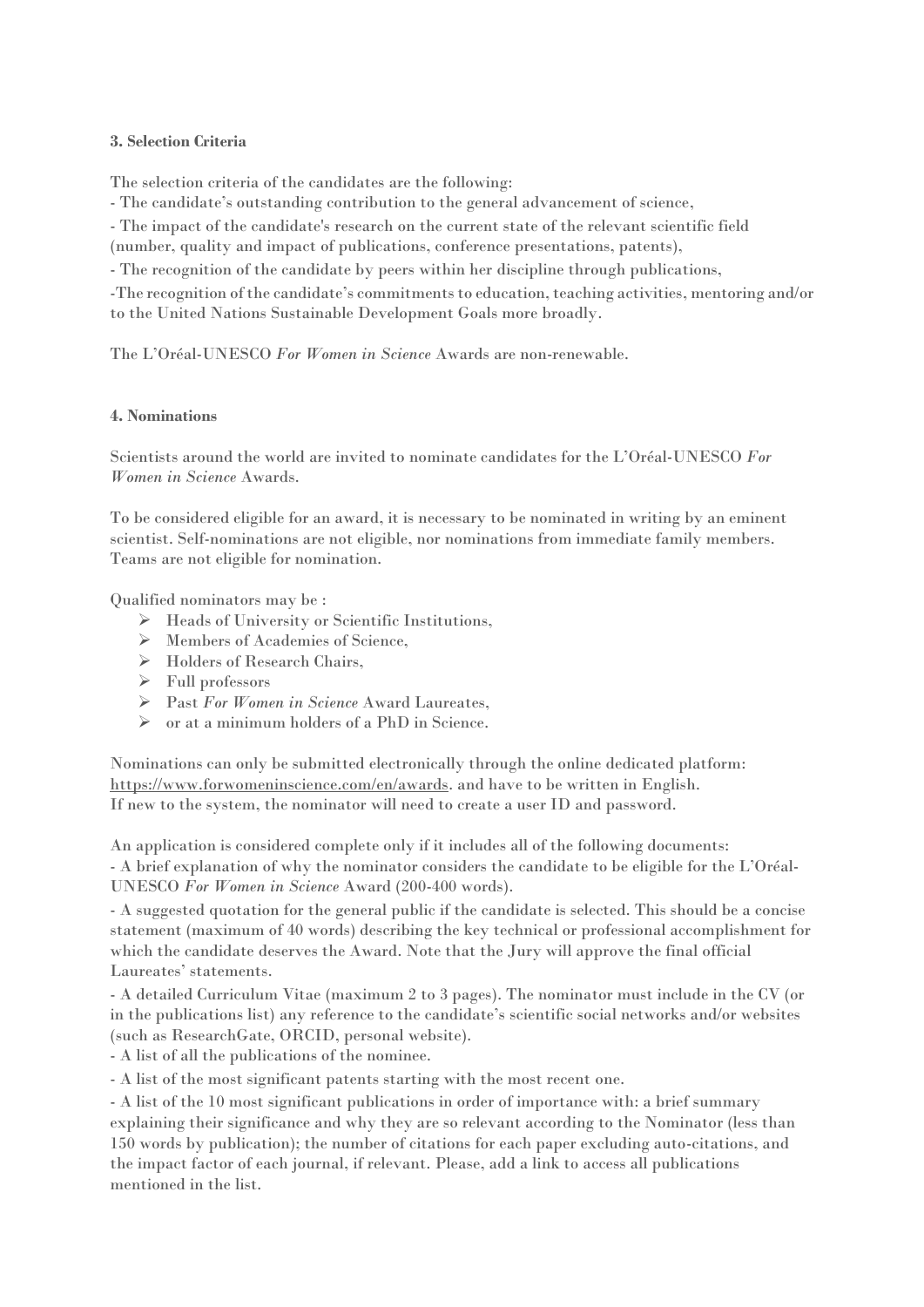- Three to five letters of recommendation from eminent scientists outside the candidate's home institution.

Nominations that are incomplete or received after May 31<sup>st</sup> 2020, as well as applications that do not meet the requirements mentioned above, will not be taken into consideration.

Nominations are valid for two Awards cycles. Unsuccessful nominations submitted for the 2021 Awards in Physical Sciences, Mathematics and Computer Science will be held on file and nominators will be invited to update their candidates' information when the call for nominations goes out (in April 2022) for the 2023 Awards in Physical Sciences, Mathematics and Computer science.

## **5. Laureate Selection**

## **Peer review pre-selection**

Through a peer process, a panel composed of experts from a variety of disciplines in Physical Sciences, Mathematics and Computer Science will examine all submitted nominations. The peer review panel evaluates the nominations. After this evaluation, a shortlist of around 10 candidates per each of the 5 regions (no more than 50 candidates in total) will be sent for assessment to the *For Women in Science* Jury in Physical Sciences, Mathematics and Computer Science.

## **Jury selection**

The *For Women in Science* Jury in Physical Sciences, Mathematics and Computer Science is chaired by Professor Artur Avila, Fields medal winner in 2014, and composed of distinguished members of the international scientific community.

The jury will evaluate the nominees pre-selected by the peer reviewers, in accordance with the selection criteria mentioned in Paragraph 3.

For the jury deliberation, which will be held in September 2020 in Paris, the jury will review and discuss the best nominations for each region. The jury will choose the five Laureates by a majority vote. Its decision is final and without appeal. It cannot be contested or subject to explanation or justification.

The results will be communicated by phone to the Laureates a few days after the deliberation. They must remain confidential until the official announcement.

#### **6. Laureates' commitments**

Each Laureate will receive a  $$100,000$  Award, out of which is presented personally to the Laureate, in recognition of her commitment and contribution to the advancement of scientific research.

The Fondation L'Oréal will make the payment of the Award directly to the Laureates after the Award Ceremony in March 2021, and after having received the necessary original documents for the wire transfer of funds.

The Awards are not transferable for any other purpose whatsoever.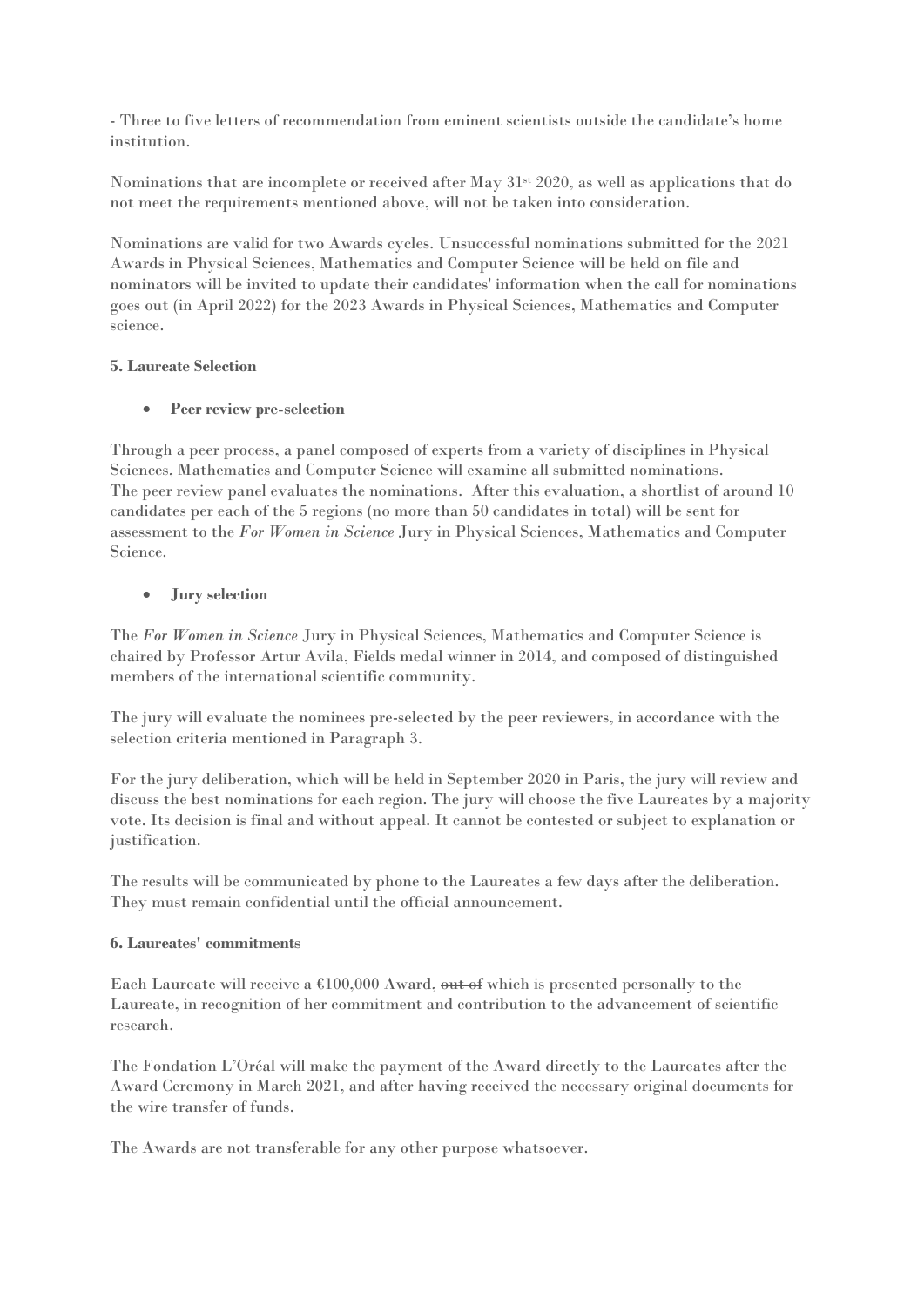The Laureates notably commit to:

- Participate in the Awards ceremony and all the related events (interviews, training, presentations, dinners, visits) organized in Paris in March 2021 around the "*For Women in Science* Week". The Fondation L'Oréal will cover travel and accommodation expenses during the Laureates' stay in Paris.

- Keep the announcement confidential until the official announcement and not contact the media before that time.

The Laureates agree to be photographed, filmed and interviewed for non-commercial objectives and *For Women in Science* Program-related purposes. These photos, videos and texts will be used in publications and audiovisual means including but not limited to written press, television, internet, outdoor display, corporate publications, exhibitions, in France and worldwide. The image of the Laureates can be used for promotion of science among the younger generation, particularly young women. Each of the Laureates will sign a separate written audiovisual authorization. The Laureates will not receive any remuneration for such promotional activity.

#### **7. Provisional Timetable**

Nominations opening date: **April 20th 2020** Nominations closing date: **May 31st 2020** Pre-selection by peer review: **early June to early July 2020** Examination by the Jury: **mid-July to early-September 2020** Jury deliberation meeting: **mid-September 2020** *For Women in Science* week: **March 5th to 12th 2021** *For Women in Science* Awards Ceremony: **March 11th 2021**